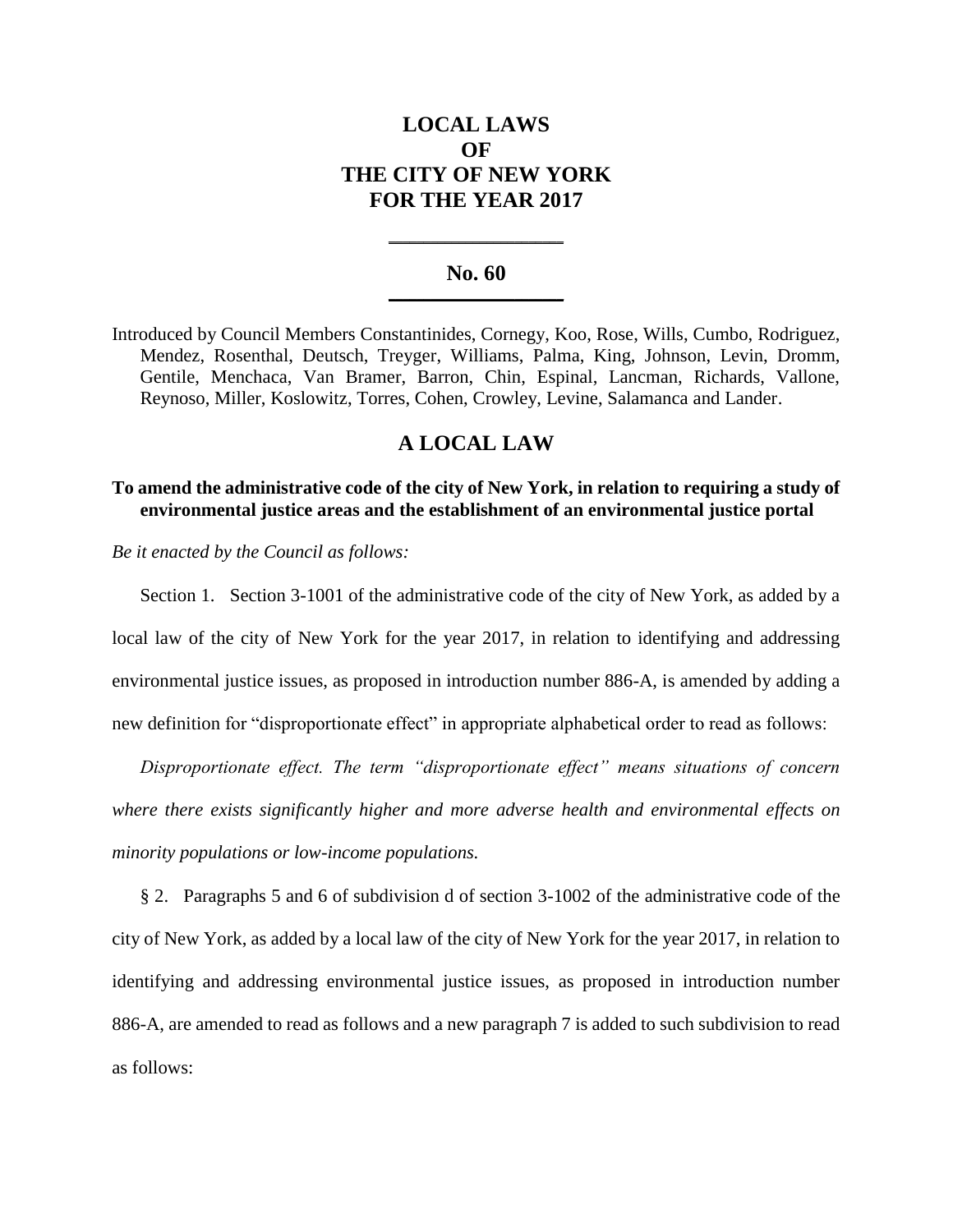5. Receive and respond to inquiries, including data requests, and recommendations from the advisory board; [and]

6. Develop an environmental justice plan pursuant to section [3-1003.] *3-1003; and*

*7. Conduct a study of environmental justice areas pursuant to section 3-1007.*

§ 3. Subparagraphs (e) and (f) of paragraph 1 of subdivision a of section 3-1003 of the administrative code of the city of New York, as added by a local law of the city of New York for the year 2017, in relation to identifying and addressing environmental justice issues, as proposed in introduction number 886-A, are amended to read as follows and a new subparagraph  $(g)$  is added to such paragraph to read as follows:

(e) Methods for promoting equitable distribution of and access to environmental benefits; [and]

(f) Methods for improving research and data collection relating to human health and the environment; *and*

*(g) Recommendations for legislation, policy, budget initiatives and other measures the city can take, either acting alone or in collaboration with other organizations or governmental entities, to (i) mitigate or, to the extent possible, eliminate the disproportionate effects identified in the study required by section 3-1007 and (ii) increase utilization of renewable energy sources and energy efficiency measures in environmental justice areas.*

§ 4. Chapter 10 of title 3 of the administrative code of the city of New York, as added by a local law of the city of New York for the year 2017, in relation to identifying and addressing environmental justice issues, as proposed in introduction number 886-A, is amended by adding a new section 3-1007 to read as follows: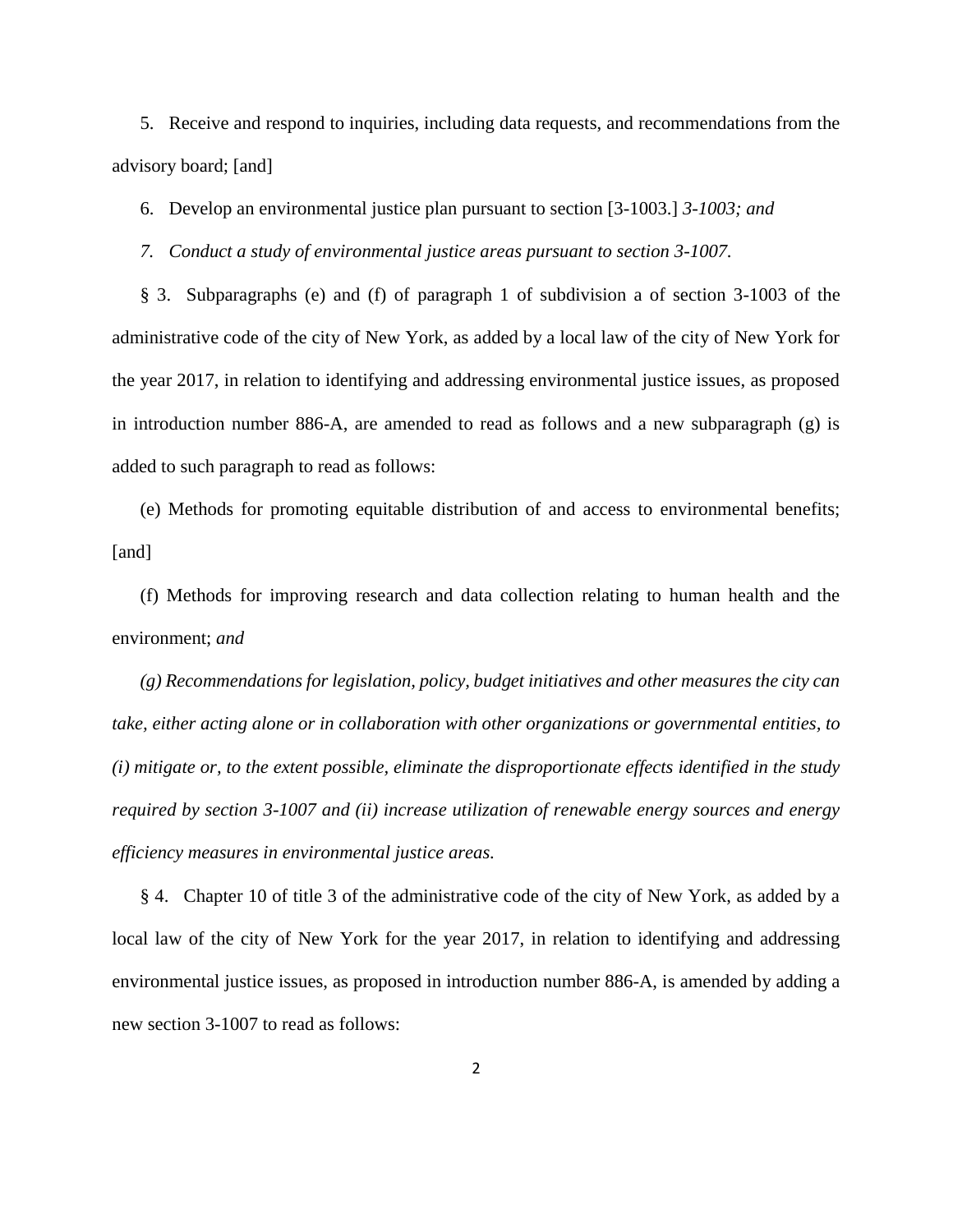*§ 3-1007 Environmental justice study and portal. a. 1. By no later than December 31, 2018, and by December 31 in every fifth year thereafter, the interagency working group, with the cooperation of all relevant agencies, shall (i) conduct a study which shall identify and describe opportunities for and means of promoting environmental justice in the city, (ii) submit a report to the mayor and the speaker of the council on the findings of such study, and (iii) make a copy of such report publicly available online. Such study shall, at a minimum, evaluate and set forth the following:*

*(a) The locations and boundaries of environmental justice areas;*

*(b) A description of environmental justice concerns that may affect environmental justice areas and, for each such concern, (i) identify locations within the city experiencing such concern, if such locations can be reasonably determined, and (ii) propose data collection, research, or analysis that may be undertaken by a city agency to identify locations within the city experiencing the environmental justice concern;*

*(c) An estimate of the current federal, state and local investment per capita in utilization of renewable energy sources in environmental justice areas as compared to an estimate of such investment per capita for all parts of the city located outside such areas;*

*(d) A description of barriers to meaningful participation in environmental decision-making affecting residents of environmental justice areas;*

*(e) Existing city programs and processes that advance environmental justice goals and may be used by the public to participate in city agency decision-making;*

*(f) Existing city programs and processes that allow for public engagement with and participation in decisions made by city agencies regarding siting facilities and infrastructure;*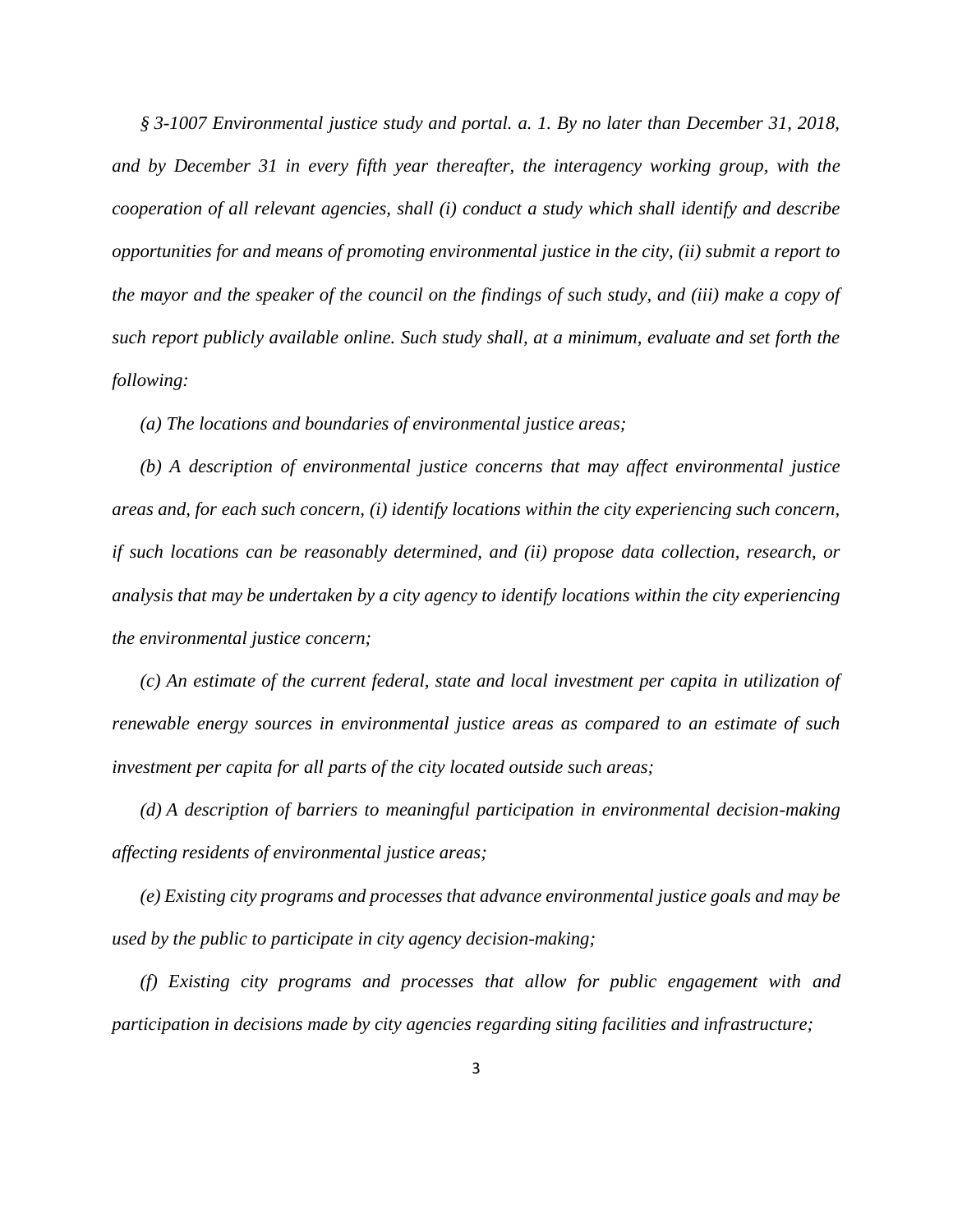*(g) Existing city programs, policies, activities and processes that may otherwise implicate environmental justice concerns;*

*(h) Changes that may be made to existing city programs and policies to facilitate participation by populations in environmental justice areas in decision-making that implicates environmental justice concerns;*

*(i) Available data relating to environmental factors, including but not limited to air and water quality, the location and attributes of infrastructure owned, maintained and operated by the city, and concentrations of violations of city environmental regulations, that may reflect environmental problems in environmental justice areas; and*

*(j) Environmental justice programs proposed or being implemented in other municipalities or states within the United States.*

*2. Before commencing such environmental justice study, the interagency working group shall present a proposed design and scope for such study to the advisory board, which shall return its recommendations or comments within 30 days. The interagency working group shall include in the final design and scope for such study such working group's responses to all recommendations or comments submitted by such board and shall present to the advisory board and make publicly available online the final design and scope for the environmental justice study before commencing such study.*

*3. Before finalizing the environmental justice study, the interagency working group shall present such study in draft form to the advisory board, which shall return its recommendations or comments within 60 days. The interagency working group shall include in the final environmental justice study responses to all recommendations or comments submitted by such board.*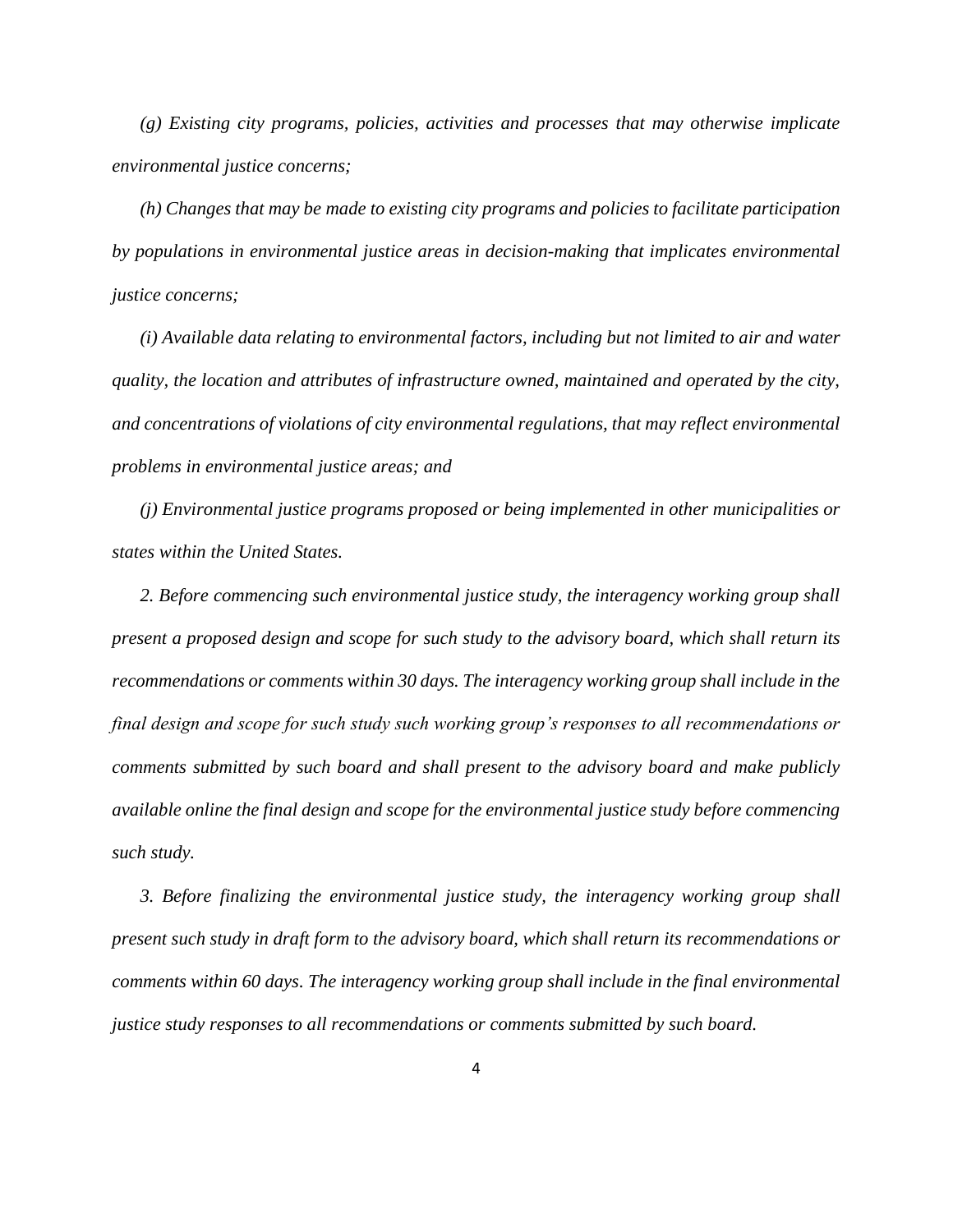*b. By no later than June 30, 2019, the interagency working group, with the cooperation of all relevant agencies, shall make publicly available online an interactive map that can be used to (i) view the location and boundaries of environmental justice areas; (ii) view the location of facilities and infrastructure identified pursuant to subparagraph (c) of paragraph 1 of subdivision d of section 3-1002, except where identifying the location of such facility or infrastructure would pose a security risk; and (iii) search for such facilities and infrastructure by address, zip code, council district, community district and type of environmental concern. The interagency working group shall thereafter update such map as needed to reflect changes in such data.*

*c. By no later than December 31, 2018, the office of long-term planning and sustainability, or such other office or agency as the mayor may designate, in consultation with the department of environmental protection, the department of health and mental hygiene and other relevant agencies, shall create and maintain an environmental justice portal on the city's website that provides easy access to the following resources:*

*1. Data, maps and other information from city, state and federal sources, and from other relevant sources, relating to environmental justice concerns;*

*2. Any study or plan published by the city relating to environmental justice concerns;*

*3. Agency programs that promote environmental justice and foster community engagement with and participation in agency decision-making that implicates environmental justice concerns; and*

*4. New York state and federal programs that promote environmental justice.*

§ 5. This local law takes effect on the same date that a local law of the city of New York for the year 2017, in relation to identifying and addressing environmental justice issues, as proposed